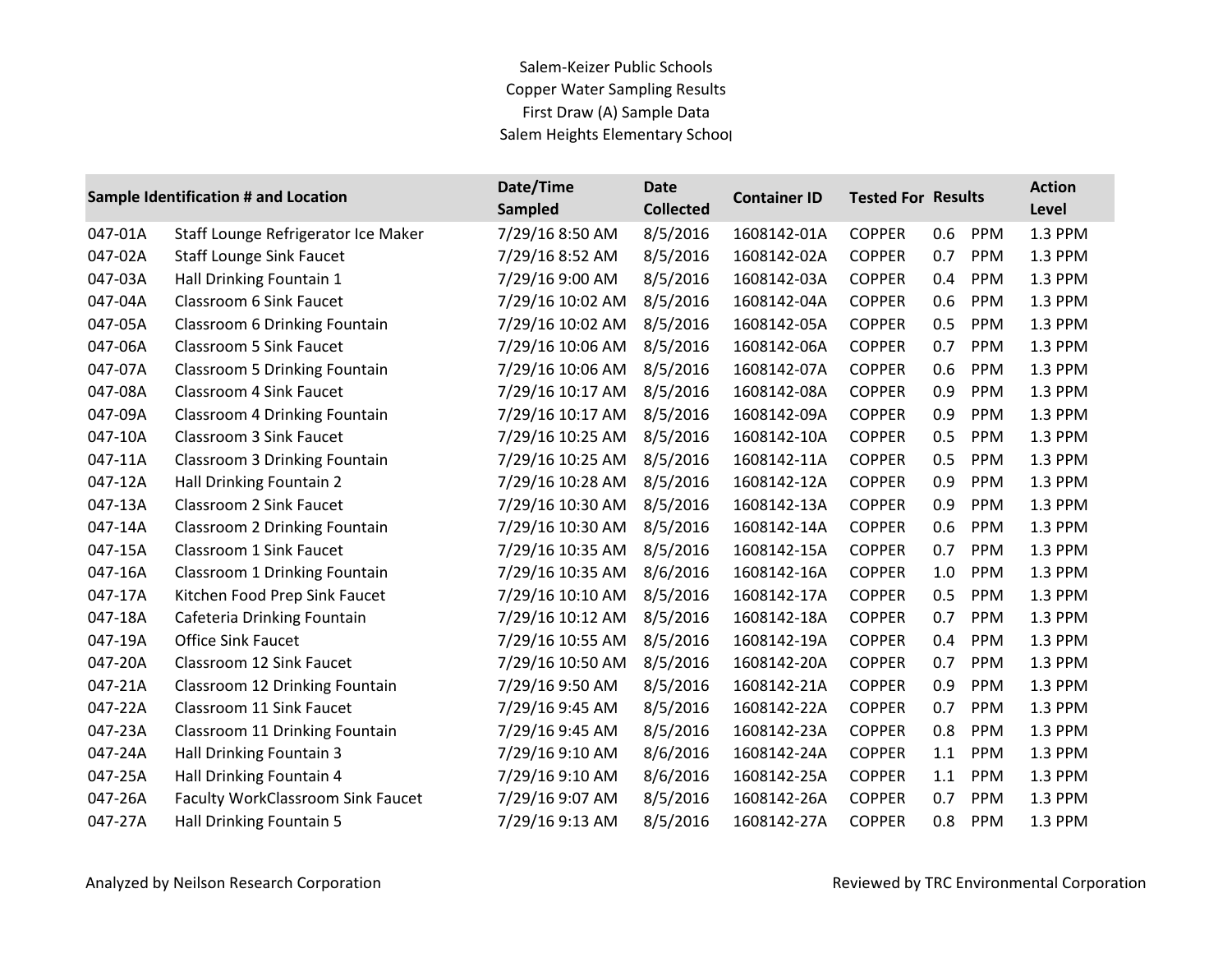## Salem-Keizer Public Schools Copper Water Sampling Results First Draw (A) Sample Data Salem Heights Elementary School

| 047-28A | Classroom 13 Sink Faucet       | 7/29/16 9:17 AM  | 8/5/2016 | 1608142-28A | <b>COPPER</b> | 0.7 | <b>PPM</b> | 1.3 PPM |
|---------|--------------------------------|------------------|----------|-------------|---------------|-----|------------|---------|
| 047-29A | Classroom 13 Drinking Fountain | 7/29/16 9:17 AM  | 8/5/2016 | 1608142-29A | <b>COPPER</b> | 0.6 | <b>PPM</b> | 1.3 PPM |
| 047-30A | Classroom 14 Sink Faucet       | 7/29/16 9:19 AM  | 8/5/2016 | 1608142-30A | <b>COPPER</b> | 0.7 | <b>PPM</b> | 1.3 PPM |
| 047-31A | Classroom 14 Drinking Fountain | 7/29/16 9:19 AM  | 8/5/2016 | 1608142-31A | <b>COPPER</b> | 0.9 | <b>PPM</b> | 1.3 PPM |
| 047-32A | Music 18 Sink Faucet           | 7/29/16 9:26 AM  | 8/5/2016 | 1608142-32A | <b>COPPER</b> | 0.6 | <b>PPM</b> | 1.3 PPM |
| 047-33A | Music 18 Drinking Fountain     | 7/29/16 9:26 AM  | 8/5/2016 | 1608142-33A | <b>COPPER</b> | 0.6 | <b>PPM</b> | 1.3 PPM |
| 047-34A | Classroom 18 Sink Faucet       | 7/29/16 9:23 AM  | 8/5/2016 | 1608142-34A | <b>COPPER</b> | 0.7 | <b>PPM</b> | 1.3 PPM |
| 047-35A | Classroom 18 Drinking Fountain | 7/29/16 9:23 AM  | 8/5/2016 | 1608142-35A | <b>COPPER</b> | 0.8 | <b>PPM</b> | 1.3 PPM |
| 047-36A | Classroom 16 Sink Faucet       | 7/29/16 9:30 AM  | 8/5/2016 | 1608142-36A | <b>COPPER</b> | 0.7 | <b>PPM</b> | 1.3 PPM |
| 047-37A | Classroom 16 Drinking Fountain | 7/29/16 9:30 AM  | 8/5/2016 | 1608142-37A | <b>COPPER</b> | 0.8 | <b>PPM</b> | 1.3 PPM |
| 047-38A | Classroom 17 Sink Faucet       | 7/29/16 9:38 AM  | 8/5/2016 | 1608142-38A | <b>COPPER</b> | 0.8 | <b>PPM</b> | 1.3 PPM |
| 047-39A | Classroom 17 Drinking Fountain | 7/29/16 9:38 AM  | 8/5/2016 | 1608142-39A | <b>COPPER</b> | 0.8 | <b>PPM</b> | 1.3 PPM |
| 047-40A | Classroom 20 Sink Faucet       | 7/29/16 9:41 AM  | 8/5/2016 | 1608142-40A | <b>COPPER</b> | 0.7 | <b>PPM</b> | 1.3 PPM |
| 047-41A | Classroom 20 Drinking Fountain | 7/29/16 9:41 AM  | 8/5/2016 | 1608142-41A | <b>COPPER</b> | 0.7 | <b>PPM</b> | 1.3 PPM |
| 047-42A | Classroom 23 Sink Faucet       | 7/29/16 12:19 PM | 8/5/2016 | 1608142-42A | <b>COPPER</b> | 0.1 | <b>PPM</b> | 1.3 PPM |
| 047-43A | Classroom 24 Sink Faucet       | 7/29/16 12:21 PM | 8/5/2016 | 1608142-43A | <b>COPPER</b> | 0.3 | <b>PPM</b> | 1.3 PPM |
| 047-45A | Classroom 19 Sink Faucet       | 7/29/16 9:34 AM  | 8/5/2016 | 1608142-44A | <b>COPPER</b> | 0.8 | <b>PPM</b> | 1.3 PPM |
| 047-46A | Classroom 19 Drinking Fountain | 7/29/16 9:34 AM  | 8/5/2016 | 1608142-45A | <b>COPPER</b> | 0.6 | <b>PPM</b> | 1.3 PPM |

EPA Action Level for Copper in Schools is 1.3 PPM

SKPS Action Level for Copper is 1.3 PPM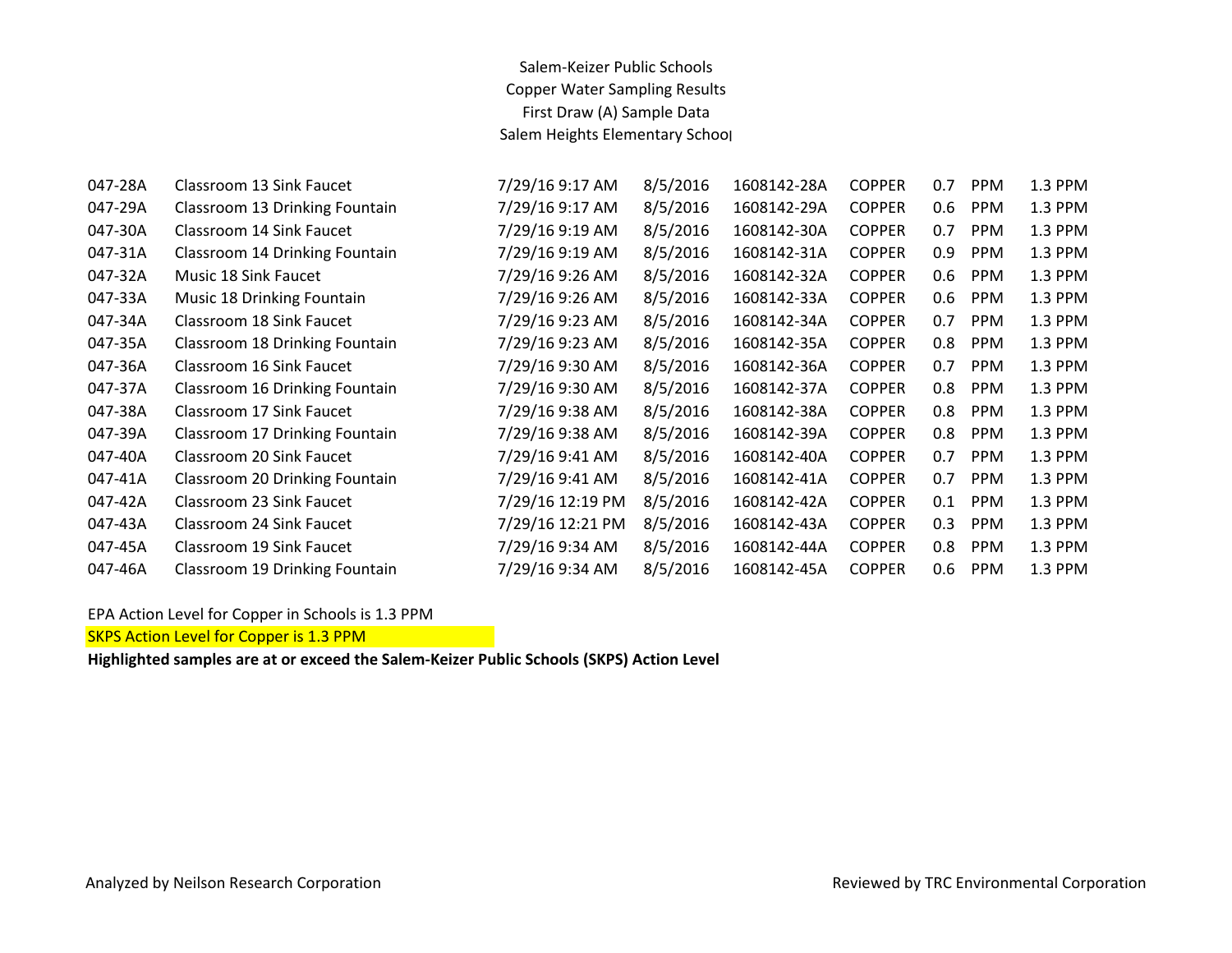## Salem-Keizer Public Schools Copper Water Sampling Results Flushed (B) Sample Data Salem Heights Elementary School

| <b>Sample Identification # and Location</b>                                              | Date/Time<br><b>Collected</b> | Date<br>Analyzed | <b>Container ID</b> | <b>Tested</b><br>For | <b>Result</b> | <b>Action</b><br>Level |
|------------------------------------------------------------------------------------------|-------------------------------|------------------|---------------------|----------------------|---------------|------------------------|
| 047-28B Classroom 13 Sink Faucet                                                         | 7/29/16 9:18 AM 8/31/2016     |                  | 1608143-27A         | <b>COPPER</b>        | $ 0.8 $ PPM   | $1.3$ PPM              |
|                                                                                          |                               |                  |                     |                      |               |                        |
| EPA Action Level for Copper in Schools is 1.3 PPM                                        |                               |                  |                     |                      |               |                        |
| <b>SKPS Action Level for Copper is 1.3 PPM</b>                                           |                               |                  |                     |                      |               |                        |
| Highlighted samples are at or exceed the Salem-Keizer Public Schools (SKPS) Action Level |                               |                  |                     |                      |               |                        |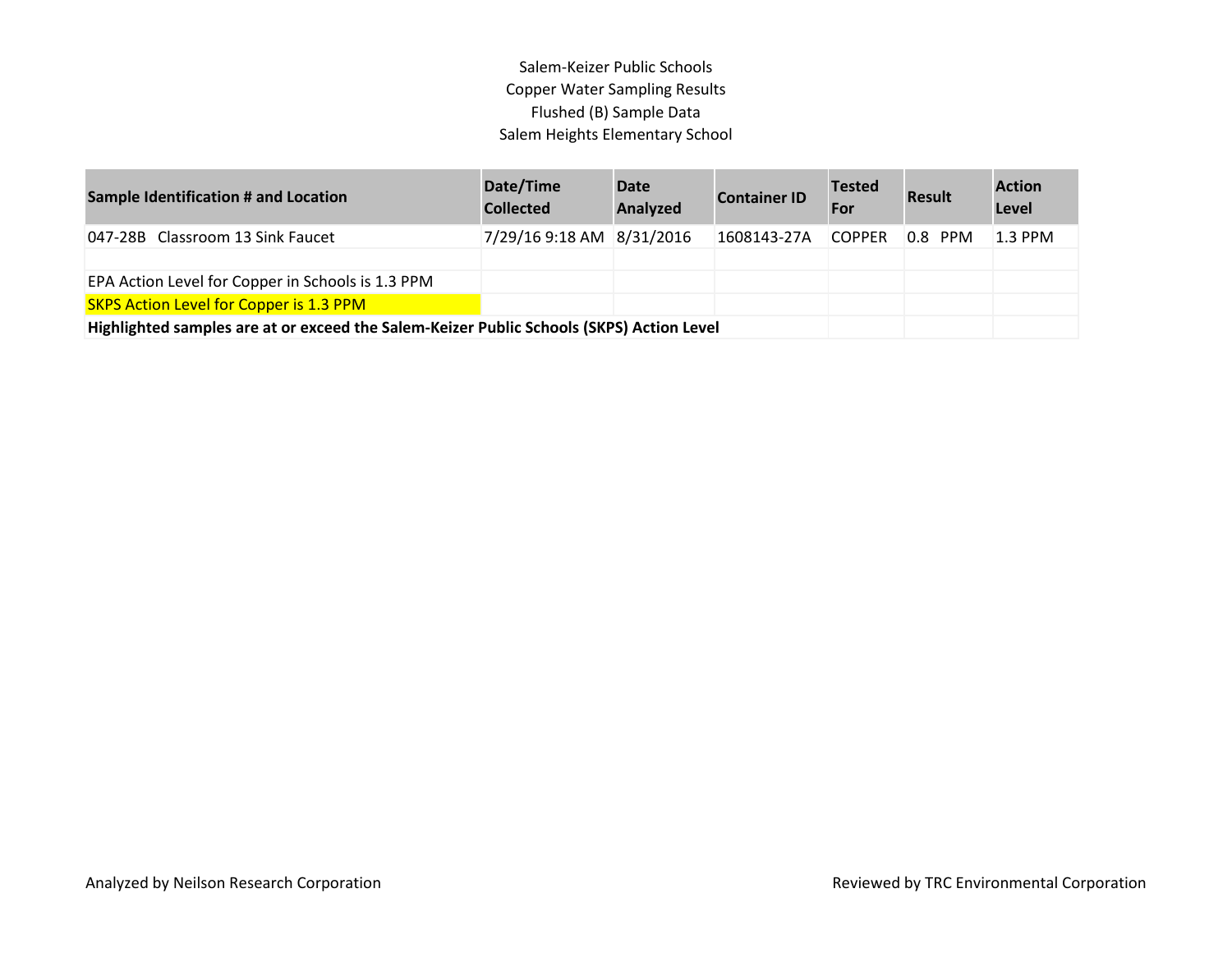Salem-Keizer Public Schools Copper Water Sampling Results First Draw (C) Sample Data Salem Heights Elementary School

| Sample Identification # and Location |                          | Date/Time<br><b>Sampled</b>         | Date<br><b>Collected</b> | <b>Container ID Tested For Results</b> |         | <b>Action</b><br>Level |
|--------------------------------------|--------------------------|-------------------------------------|--------------------------|----------------------------------------|---------|------------------------|
| 047-28C                              | Classroom 13 Sink Faucet | 10/27/16 5:00 AM  10/28/2016  65870 |                          | <b>COPPER</b>                          | 0.2 PPM | $1.3$ PPM              |

EPA Action Level for Copper in Schools is 1.3 PPM

SKPS Action Level for Copper is 1.3 PPM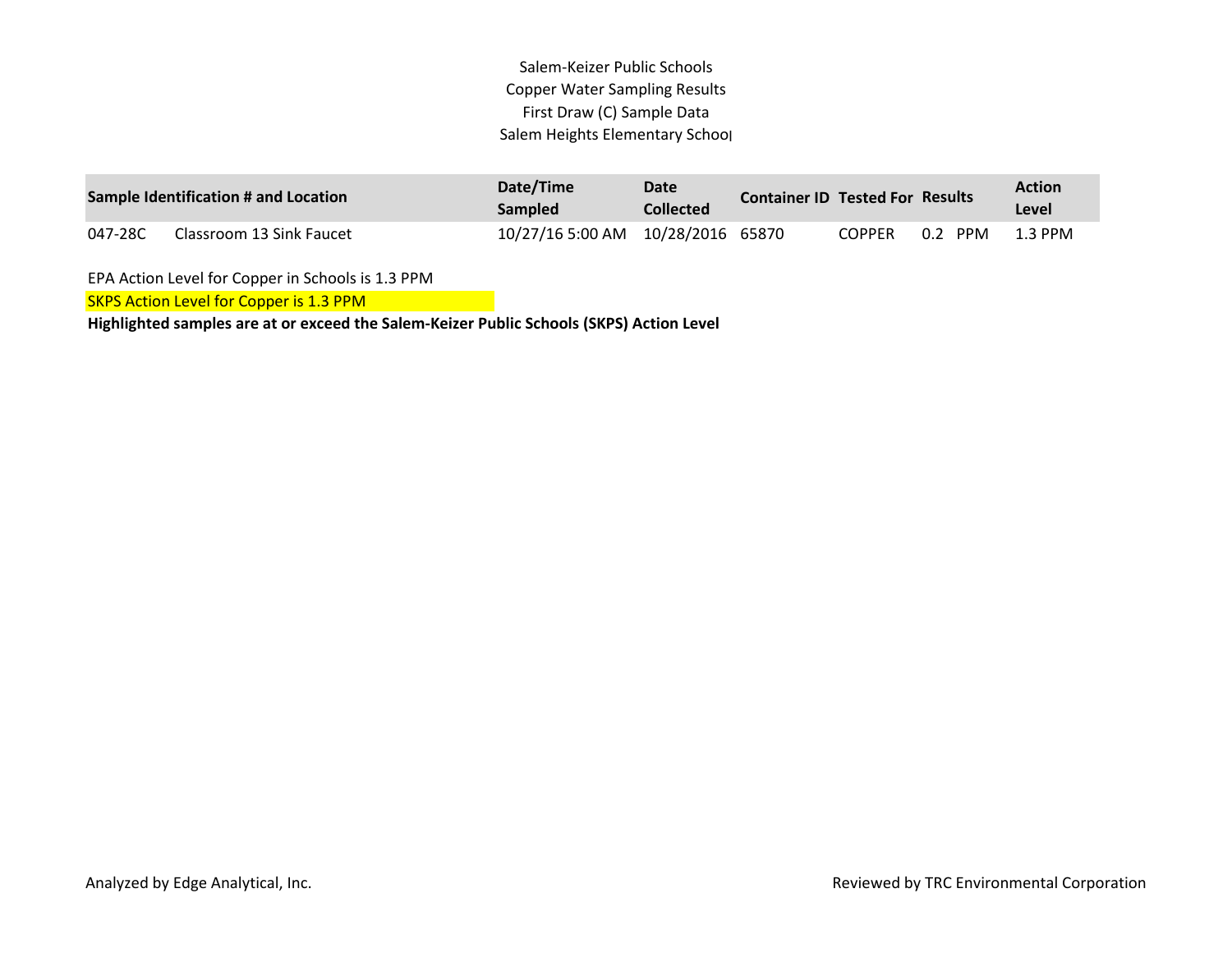Salem-Keizer Public Schools Copper Water Sampling Results First Draw (C) Sample Data Salem Heights Elementary School

| Sample Identification # and Location           | Date/Time<br><b>Sampled</b> | <b>Date</b><br>Analyzed | <b>Container ID</b> | <b>Tested</b><br>For | <b>Results</b> | Action<br><b>Level</b> |
|------------------------------------------------|-----------------------------|-------------------------|---------------------|----------------------|----------------|------------------------|
| 047-18C Cafeteria Drinking Fountain (Replaced) | 8/4/17 7:30 AM              | 8/7/2017                | 43362               | <b>COPPER</b>        | 0.4<br>PPM     | 1.3 PPM                |

EPA Action Level for Copper in Schools is 1.3 PPM

SKPS Action Level for Copper is 1.3 PPM